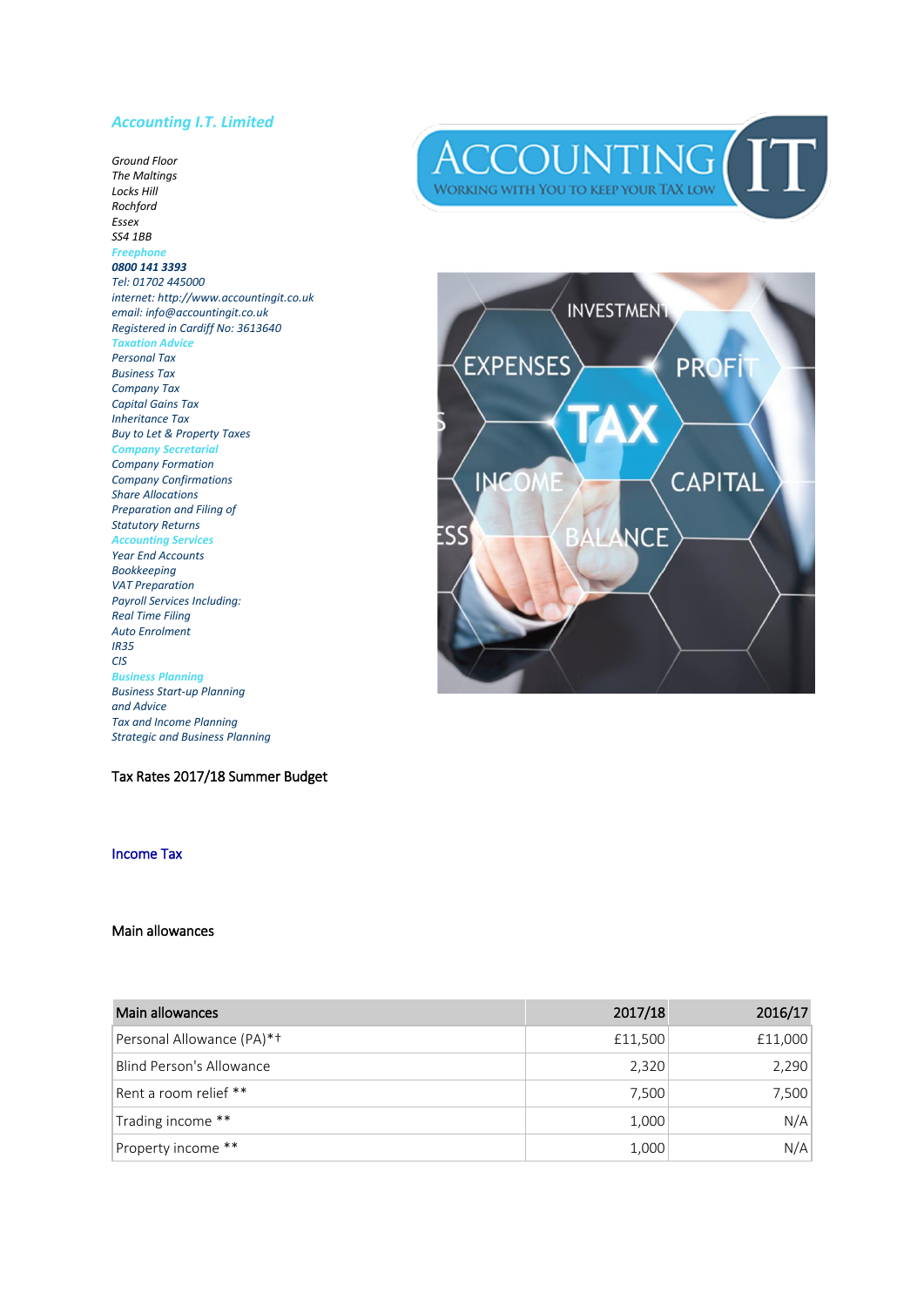\*PA will be withdrawn at £1 for every £2 by which 'adjusted income' exceeds £100,000. There will therefore be no allowance given if adjusted income is £123,000 or more (2016/17: £122,000).

† 10% of the PA (2017/18: £1,150; 2016/17: £1,100) can be transferred to a spouse or civil partner who is no more than a basic rate taxpayer.

\*\* If gross income exceeds this limit, the limit may be deducted instead of actual expenses.

| Rate Bands                       | 2017/18        | 2016/17        |
|----------------------------------|----------------|----------------|
| Basic rate band (BRB)            | £33,500        | £32,000        |
| Higher rate band (HRB)           | 33,501-150,000 | 32,001-150,000 |
| Additional rate                  | over 150,000   | over 150,000   |
| Scottish taxpayers               |                |                |
| $-$ BRB                          | 31,500         | 32,000         |
| $- HRB$                          | 31,501-150,000 | 32,001-150,000 |
| Personal Savings Allowance (PSA) |                |                |
| - Basic rate taxpayer            | 1,000          | 1,000          |
| – Higher rate taxpayer           | 500            | 500            |
| Dividend Nil Rate Band (DNRB)    | 5,000          | 5,000          |

BRB and additional rate threshold are increased by personal pension contributions (up to permitted limit) and Gift Aid donations.

| <b>Tax Rates</b>                                         |     |     | 2017/18 and 2016/17 |
|----------------------------------------------------------|-----|-----|---------------------|
| Rates differ for General, Savings and<br>Dividend income | G   |     | D                   |
| Basic rate                                               | 20% | 20% | 7.5%                |
| Higher rate                                              | 40% | 40% | 32.5%               |
| Additional rate                                          | 45% | 45% | 38.1%               |

General income (salary, pensions, business profits, rent) usually uses personal allowance, basic rate and higher rate bands before savings income (interest). To the extent that savings income falls in the first £5,000 of the basic rate band, it is taxed at nil rather than 20%.

The PSA will tax interest at nil, where it would otherwise be taxable at 20% or 40%.

Dividends are normally taxed as the 'top slice' of income. The DNRB taxes the first £5,000 of dividend income at nil, rather than the rate that would otherwise apply.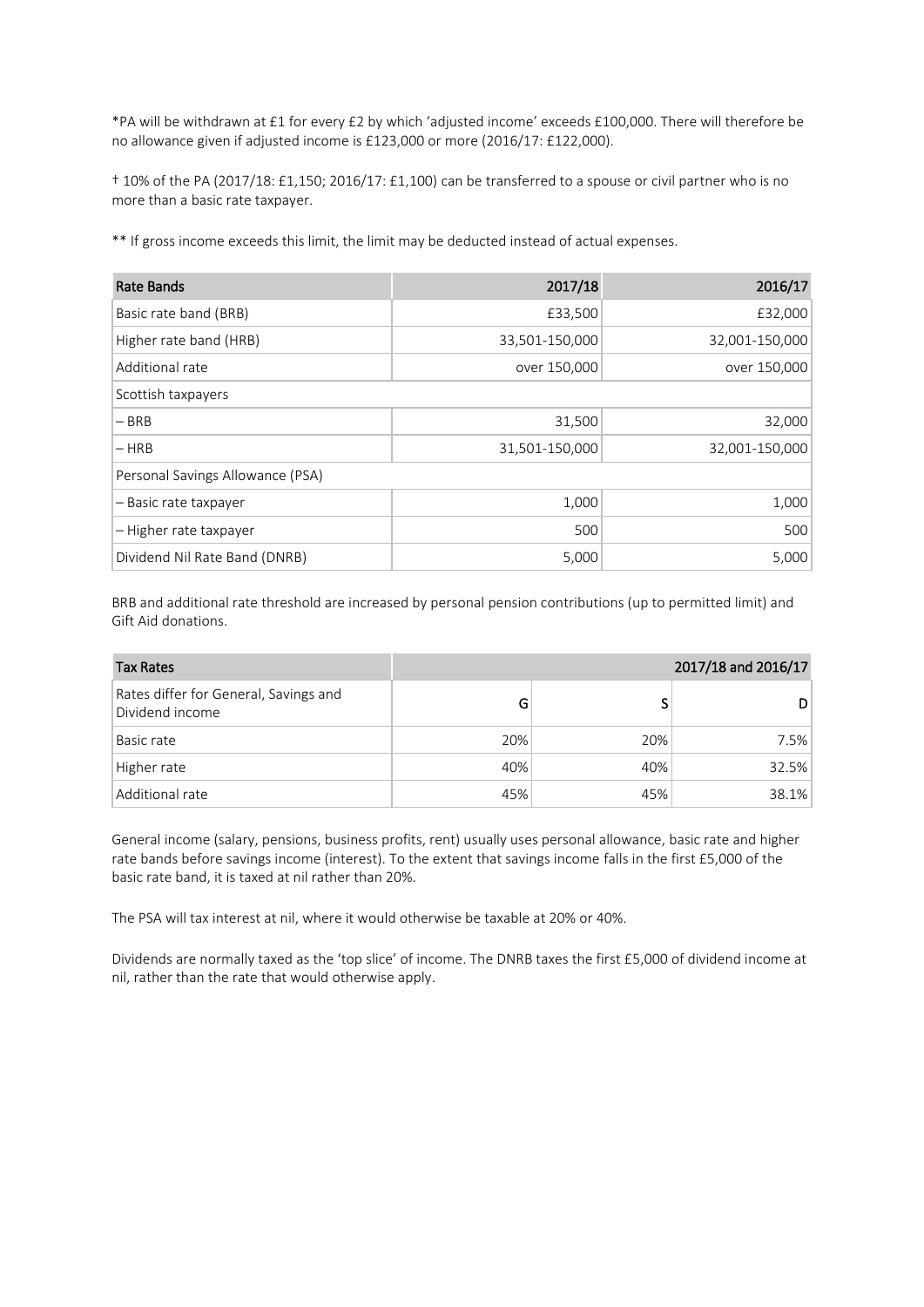## High Income Child Benefit Charge (HICBC)

1% of child benefit for each £100 of adjusted net income between £50,000 and £60,000.

| Remittance basis charge                                                   | 2017/18 | 2016/17 |
|---------------------------------------------------------------------------|---------|---------|
| For non-UK domiciled individuals who have been<br>UK resident in at least |         |         |
| 7 of the preceding 9 tax years                                            | £30,000 | £30,000 |
| 12 of the preceding 14 tax years                                          | 60,000  | 60,000  |
| 17 of the preceding 20 tax years                                          | N/A     | 90,000  |

### Pensions

# Registered Pensions

|                         | 2017/18 | 2016/17 |
|-------------------------|---------|---------|
| Lifetime allowance (LA) | f1m     | £1ml    |
| Annual allowance (AA)*  | 40.000  | 40,000  |

Annual relievable pension inputs are the higher of earnings (capped at AA) or £3,600.

\*The AA is usually reduced by £1 for every £2 by which relevant income exceeds £150,000, down to a minimum AA of £10,000. The AA can be reduced to £4,000, where certain pension drawings have been made.

#### State pension (per week)

|                                    | 2017/18 | 2016/17 |
|------------------------------------|---------|---------|
| Old state pension – Single person  | £122.30 | £119.30 |
| Old state pension – Married couple | 195.60  | 190.80  |
| New state pension <sup>+</sup>     | 159.55  | 155.65  |

†applies to those reaching state retirement age after 5 April 2016.

### Annual investment limits

|                                           | 2017/18   | 2016/17   |
|-------------------------------------------|-----------|-----------|
| Individual Savings Account (ISA)          |           |           |
| - Overall limit                           | £20,000   | £15,240   |
| – Lifetime ISA                            | 4,000     | N/A       |
| Junior ISA                                | 4,128     | 4,080     |
| $EIS - 30\%$ relief                       | 1,000,000 | 1,000,000 |
| EIS eligible for CGT deferral relief      | Unlimited | Unlimited |
| Seed EIS (SEIS) - 50% relief              | 100,000   | 100,000   |
| SEIS - 50% exemption for reinvested gains | 100,000   | 100,000   |
| Venture Capital Trust (VCT) - 30% relief  | 200,000   | 200,000   |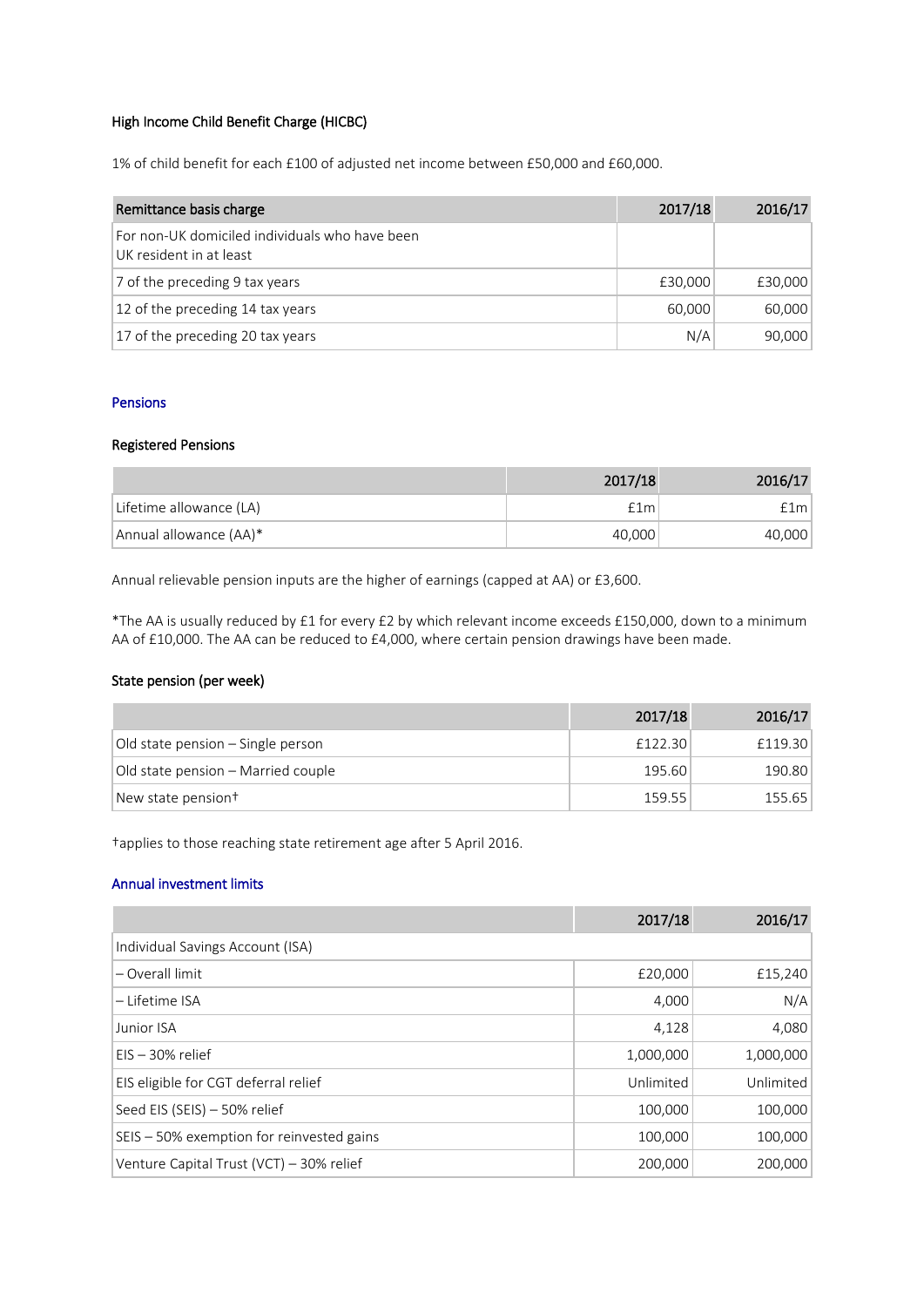### National Insurance Contributions

#### Class 1 (Employees)

|                                     | Employee | Employer |
|-------------------------------------|----------|----------|
| Main NIC rate                       | 12.0%    | 13.8%    |
| No NIC on first                     | £157pw   | £157pw   |
| Main rate* charged up to            | £866pw   | no limit |
| 2% rate on earnings above           | £866pw   | N/A      |
| Employment allowance per business** | N/A      | £3,000   |

\*Nil rate of employer NIC for employees under the age of 21 and apprentices under 25, up to £866pw.

Employer contributions (at 13.8%) are also due on most taxable benefits (Class 1A) and on tax paid on an employee's behalf under a PAYE settlement agreement (Class 1B).

\*\*Some businesses do not qualify, including certain sole director companies.

## Class 2 (Self-employed)

| Flat rate per week      |  |
|-------------------------|--|
| Small profits threshold |  |

## Class 3 (Voluntary)

### Class 4 (Self-employed)

| On profits £8,164 – £45,000 | .0%     |
|-----------------------------|---------|
| On profits over £45,000     | $2.0\%$ |

### Vehicle Benefits

### Cars

Taxable benefit: Chargeable value multiplied by chargeable %.

#### Chargeable value:

Initial list price of car (including most accessories), reduced by any capital contribution (maximum £5,000) by employee when the car is first made available.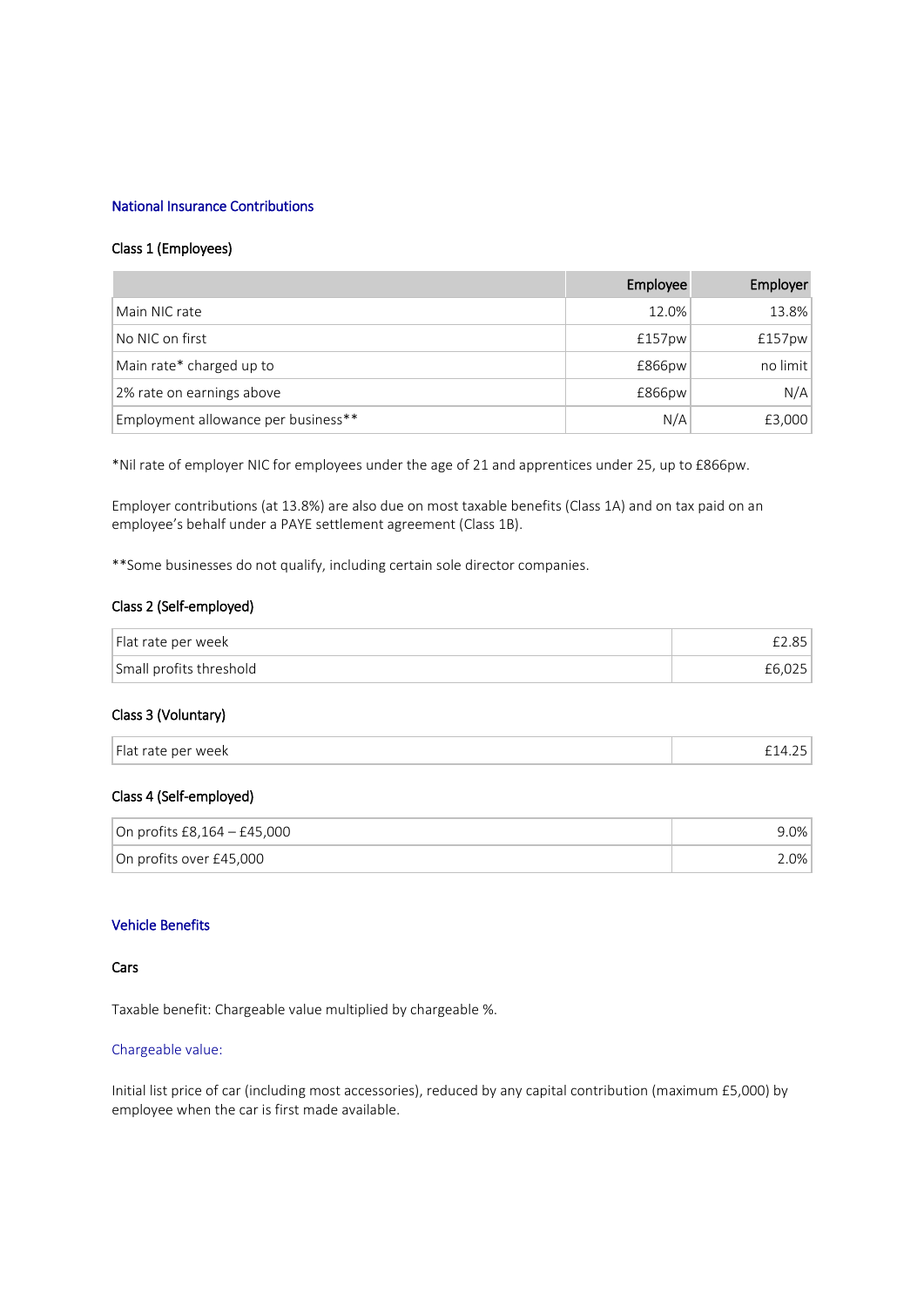### Chargeable percentage:

| CO2 emissions g/km               | Petrol                 | <b>Diesel</b> |
|----------------------------------|------------------------|---------------|
| $0-50$                           | 9%                     | 12%           |
| $51 - 75$                        | 13%                    | 16%           |
| 76-94                            | 17%                    | 20%           |
| Above 94                         | Add 1% for every 5g/km |               |
| Above 189 (petrol)/ 174 (diesel) | 37% maximum            |               |

### Vans

Chargeable value of £3,230 (2016/17 £3,170) if private use is more than home-to-work.

#### Fuel

Employer provides fuel for private motoring in an employer-owned:

Car: CO2-based percentage from above table multiplied by £22,600 (2016/17 £22,200).

## Van: £610 (2016/17 £598).

Employee contributions do not reduce taxable figure unless all private fuel is paid for by the employee (in which case there is no benefit charge).

## Tax-free mileage allowances

| Employee's own transport | per business mile |
|--------------------------|-------------------|
| Cars first 10,000 miles  | 45p               |
| Cars over 10,000 miles   | 25p               |
| Business passengers      | 5p                |
| Motorcycles              | 24p               |
| <b>Bicycles</b>          | 20p               |

#### Capital Gains Tax

|                                      | 2017/18 | 2016/17 |
|--------------------------------------|---------|---------|
| Annual exemption                     |         |         |
| Individuals, estates                 | £11,300 | £11,100 |
| Most trusts                          | 5,650   | 5,550   |
| Tax rate                             |         |         |
| Individual (to basic rate limit)*    | 10%     | 10%     |
| Individual (above basic rate limit)* | 20%     | 20%     |
| Entrepreneurs' Relief (ER)**         | 10%     | 10%     |
| Trusts, estates*                     | 20%     | 20%     |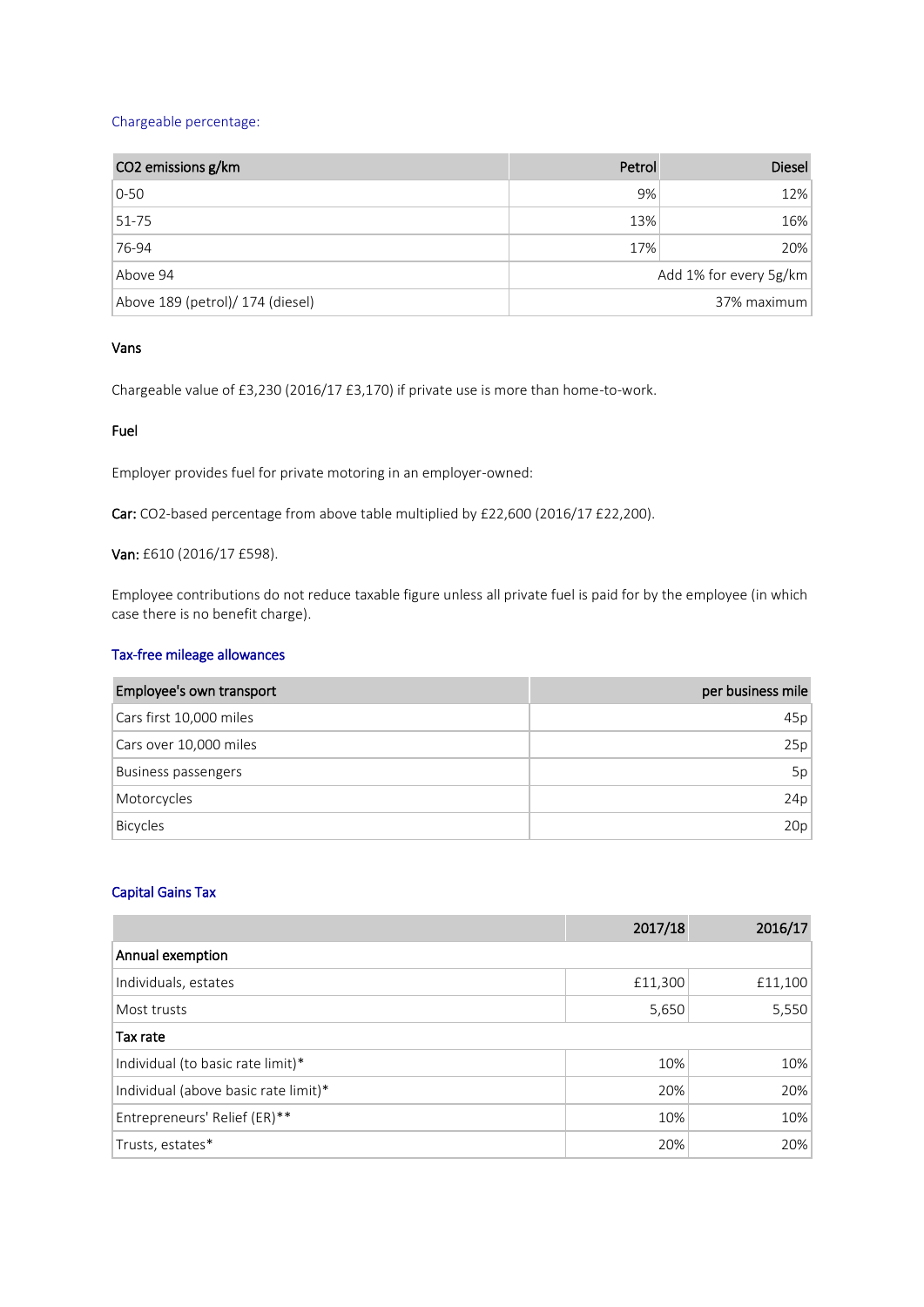\*Individuals are taxed at 18%/28% on gains on residential property and receipts of carried interest. Trusts are taxed at 28% in these circumstances.

\*\*ER is available for lifetime gains of up to £10m. Qualifying disposals include a trading business and shares in a trading company (from a minimum 5% holding) by an officer/employee. Various conditions apply.

Shares in an unquoted trading company may be eligible for a 10% CGT rate on lifetime gains up to £10m, if disposed of after 5 April 2019 by someone who is neither a paid officer nor employee of the company (Investors' Relief).

#### Corporation Tax

| Year to              | 31.3.2018 | 31.3.2017 |
|----------------------|-----------|-----------|
| Corporation Tax rate | 19%       | 20%       |

| Research and development relief                         | From 1.4.2017 | From 1.4.2016 |
|---------------------------------------------------------|---------------|---------------|
| SME enhanced expenditure<br>deduction scheme*           | 130%          | 130%          |
| Large company R&D Expenditure<br>Credit (RDEC) scheme** | 11%           | 11%           |

\*Additional deduction for qualifying R&D

\*\*Taxable expenditure credit for qualifying R&D

SMEs that make losses can surrender the deduction to HMRC in exchange for a payment of 14.5% of the loss.

#### Main capital allowances

| Plant and machinery                    | Limit    |
|----------------------------------------|----------|
| 100% Annual Investment Allowance (AIA) | £200.000 |

| Other rates                                                    |       |
|----------------------------------------------------------------|-------|
| $\vert$ - energy and water-efficient equipment                 | 100%  |
| - writing down allowance: general pool (reducing balance)      | 18%   |
| - writing down allowance: special rate pool (reducing balance) | $8\%$ |

The special rate pool includes long life assets, integral plant in buildings, thermal insulation.

| Motor cars (expenditure post 31.3.15) |           |
|---------------------------------------|-----------|
| CO2 emissions (g/km)                  | Allowance |
| 75 or less (new cars only)            | 100%      |
| Up to 130 (in general pool)           | 18% pa    |
| Above 130 (in special rate pool)      | $8%$ pa   |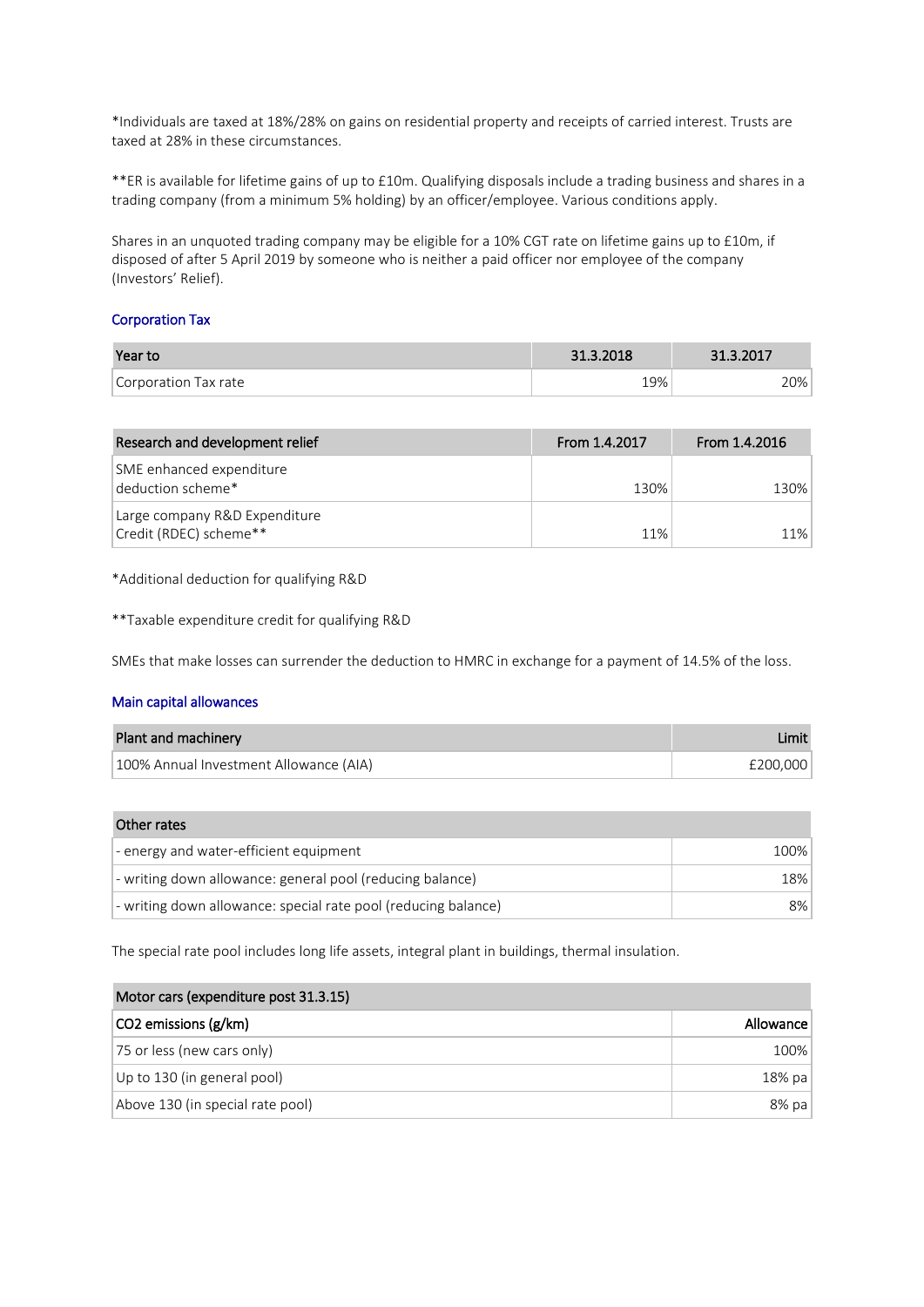### Property Taxes

## Annual Tax on Enveloped Dwellings (ATED)

ATED applies to 'high value' residential properties owned via a corporate structure, unless the property is used for a qualifying purpose. The tax applies to properties valued at more than £500,000.

| Property value | Annual charge to |           |
|----------------|------------------|-----------|
|                | 31.3.2018        | 31.3.2017 |
| £0.5m - £1m    | £3,500           | £3,500    |
| $f1m - f2m$    | 7,050            | 7,000     |
| $f2m - f5m$    | 23,550           | 23,350    |
| $E5m - E10m$   | 54,950           | 54,450    |
| $f10m - f20m$  | 110,100          | 109,050   |
| $£20m +$       | 220,350          | 218,200   |

Stamp Duty Land Tax (SDLT) and Land and Buildings Transaction Tax (LBTT)

| Residential property (1st property only) |                   |                   |                   |
|------------------------------------------|-------------------|-------------------|-------------------|
| SDLT*<br>E,000's                         | Rate on band LBTT | % £,000's         | Rate on band<br>% |
| Up to $125$                              |                   | $Nil$ Up to 145   | Nil               |
| $125 - 250$                              |                   | $2\%$   145 - 250 | 2%                |
| $250 - 925$                              |                   | 5% 250 - 325      | 5%                |
| $925 - 1,500$                            |                   | $10\%$ 325 - 750  | 10%               |
| Over 1,500                               |                   | 12% Over 750      | 12%               |

A supplement of 3% of the total purchase price applies for both SDLT and LBTT where a second home is purchased for more than £40,000 from 1 April 2016.

\*A rate of 15% applies to the total purchase price where the property is valued above £500,000 and purchased by a 'non-natural person' (e.g. a company).

| Non residential or mixed use property |                   |                   |                   |
|---------------------------------------|-------------------|-------------------|-------------------|
| <b>SDLT</b><br>£,000's                | Rate on band LBTT | % £,000's         | Rate on band<br>% |
|                                       |                   |                   |                   |
| Up to 150                             |                   | Nil Up to $150$   | Nil l             |
| 150 - 250                             |                   | $2\%$   150 - 350 | 3%                |
| Over 250                              |                   | 5% Over 350       | 4.5%              |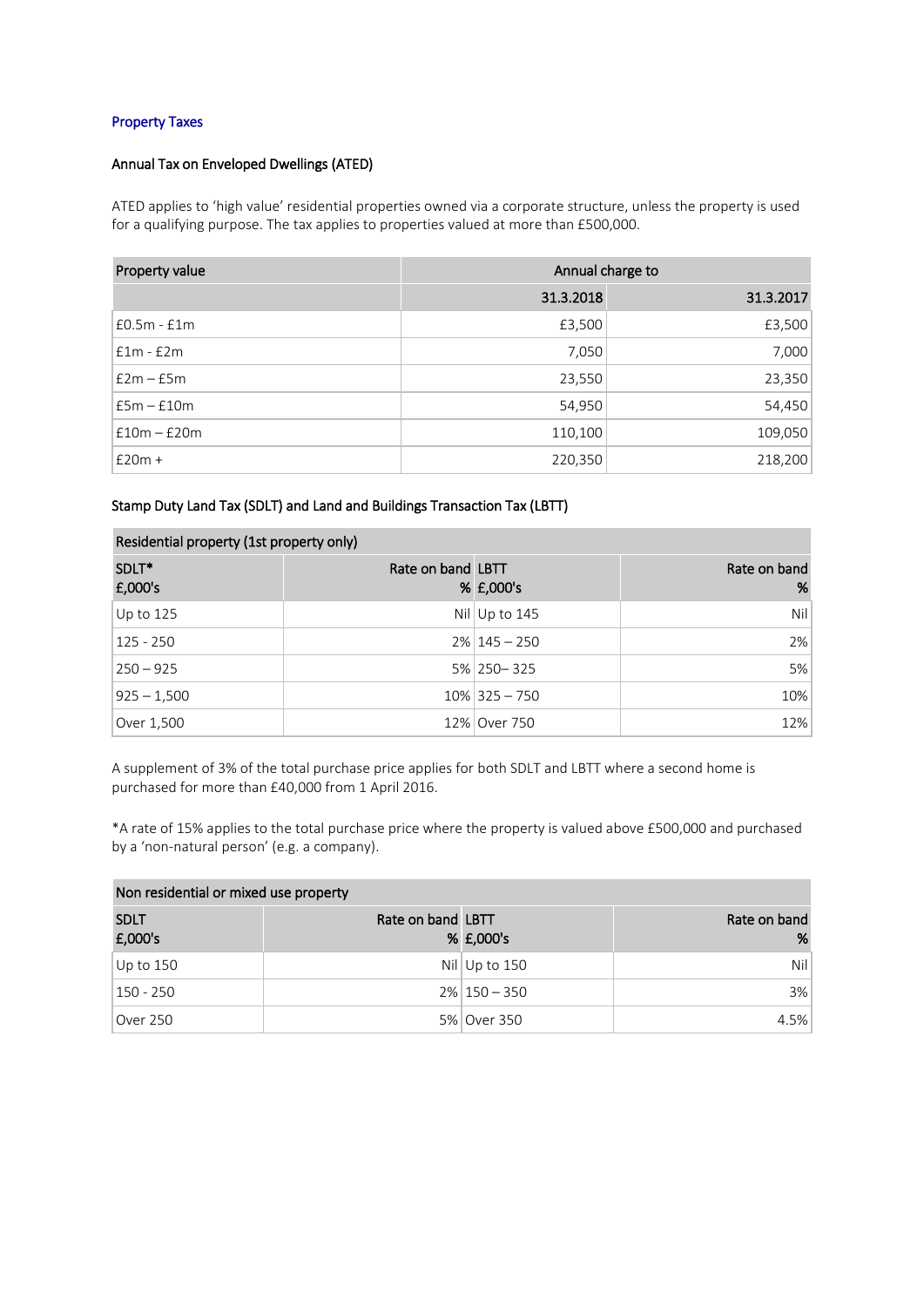### Value Added Tax

| Standard rate (1/6 of VAT-inclusive price) | 20%                 |
|--------------------------------------------|---------------------|
| Registration level from 1.4.2017           | $£85,000$ per annum |
| Deregistration level from 1.4.2017         | 83,000 per annum    |

### Flat rate scheme (FRS)

| Annual taxable turnover to enter scheme      | Up to $£150,000$   |
|----------------------------------------------|--------------------|
| Must leave scheme if annual taxable turnover | Exceeds £230.000 l |

If using FRS, the VAT paid by the business is a fixed percentage (based on business category) of "FRS turnover" rather than the net of output tax over input tax. Input tax is usually not recoverable.

#### Cash accounting and Annual accounting schemes

| Annual taxable turnover to enter scheme      | Up to $£1.35m$ |
|----------------------------------------------|----------------|
| Must leave scheme if annual taxable turnover | Exceeds £1.60m |

#### Option to tax property

Notify HMRC within 30 days.

#### Inheritance Tax

|                                                  | 2017/18  | 2016/17  |
|--------------------------------------------------|----------|----------|
| Nil rate band (NRB)*                             | £325,000 | £325,000 |
| NRB Residential enhancement (RNRB) <sup>+*</sup> | 100,000  | N/A      |
| Rate of tax above nil rate band**                | 40%      | 40%      |
| Lifetime transfers to most trusts                | 20%      | 20%      |

†RNRB is available for transfers of a main residence to direct descendents. It tapers away at the rate of £1 for every £2 of estate value above £2m.

\*Up to 100% of the proportion of a deceased spouse's/civil partner's unused NRB and RNRB band may be claimed to increment the current NRB and RNRB when the survivor dies.

\*\*Rate reduced to 36% if at least 10% of the relevant estate is left to charity. Unlimited exemption for transfers between spouses/civil partners, except if UK domiciled transferor and foreign domiciled transferee, where maximum exemption £325,000.

100% Business Property Relief (BPR) for all shareholdings in qualifying unquoted trading companies, qualifying unincorporated trading businesses and certain farmland/buildings.

## Reduced tax charge on gifts within 7 years before death

| l Years before death               |               |    | 4-5<br><u>.</u> |    | n-          |
|------------------------------------|---------------|----|-----------------|----|-------------|
| % of full death tax charge payable | $\cap$<br>TNN | 80 | ьu              | tv | $\cap \cap$ |

Annual exemptions for lifetime gifts include £3,000 per donor and £250 per recipient.